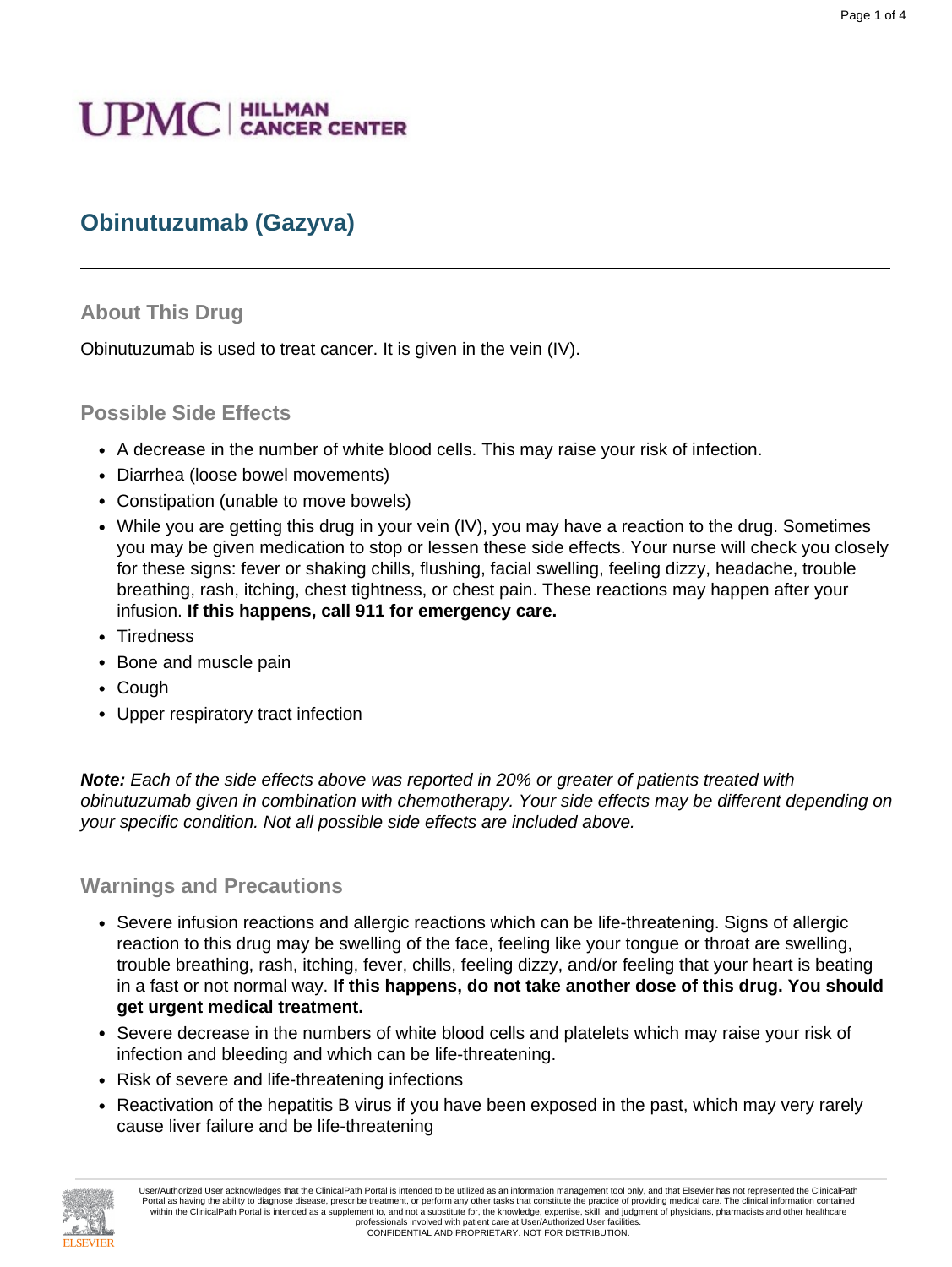- Changes in your central nervous system can happen which can rarely be life-threatening. The central nervous system is made up of your brain and spinal cord. You could feel extreme tiredness, agitation, confusion, have hallucinations (see or hear things that are not there), trouble understanding or speaking, loss of control of your bowels or bladder, eyesight changes, dizziness, loss of balance, numbness or lack of strength to your arms, legs, face, or body, seizures or coma**. If you start to have any of these symptoms let your doctor know right away.**
- Tumor lysis syndrome: This drug may act on the cancer cells very quickly. This may affect how your kidneys work and be life-threatening.

**Note:** Some of the side effects above are very rare. If you have concerns and/or questions, please discuss them with your medical team.

#### **Important Information**

- Talk to your doctor before receiving any vaccinations during and while you are recovering from your treatment. Some vaccinations are not recommended during or following obinutuzumab.
- This drug may be present in the saliva, tears, sweat, urine, stool, vomit, semen, and vaginal secretions. Talk to your doctor and/or your nurse about the necessary precautions to take during this time.

# **Treating Side Effects**

- Manage tiredness by pacing your activities for the day.
- Be sure to include periods of rest between energy-draining activities.
- To decrease the risk of infection, wash your hands regularly.
- Avoid close contact with people who have a cold, the flu, or other infections.
- Take your temperature as your doctor or nurse tells you, and whenever you feel like you may have a fever.
- To decrease the risk of bleeding, use a soft toothbrush. Check with your nurse before using dental floss.
- Be very careful when using knives or tools.
- Use an electric shaver instead of a razor.
- Keeping your pain under control is important to your wellbeing. Please tell your doctor or nurse if you are experiencing pain.
- Get regular exercise, with your doctor's approval. If you feel too tired to exercise vigorously, try taking a short walk.
- Drink plenty of fluids (a minimum of eight glasses per day is recommended).
- If you throw up or have diarrhea, you should drink more fluids so that you do not become dehydrated (lack of water in the body from losing too much fluid).
- If you have diarrhea, eat low-fiber foods that are high in protein and calories and avoid foods that can irritate your digestive tracts or lead to cramping.
- Ask your doctor or nurse about medicines that are available to help stop or lessen constipation and/ or diarrhea.

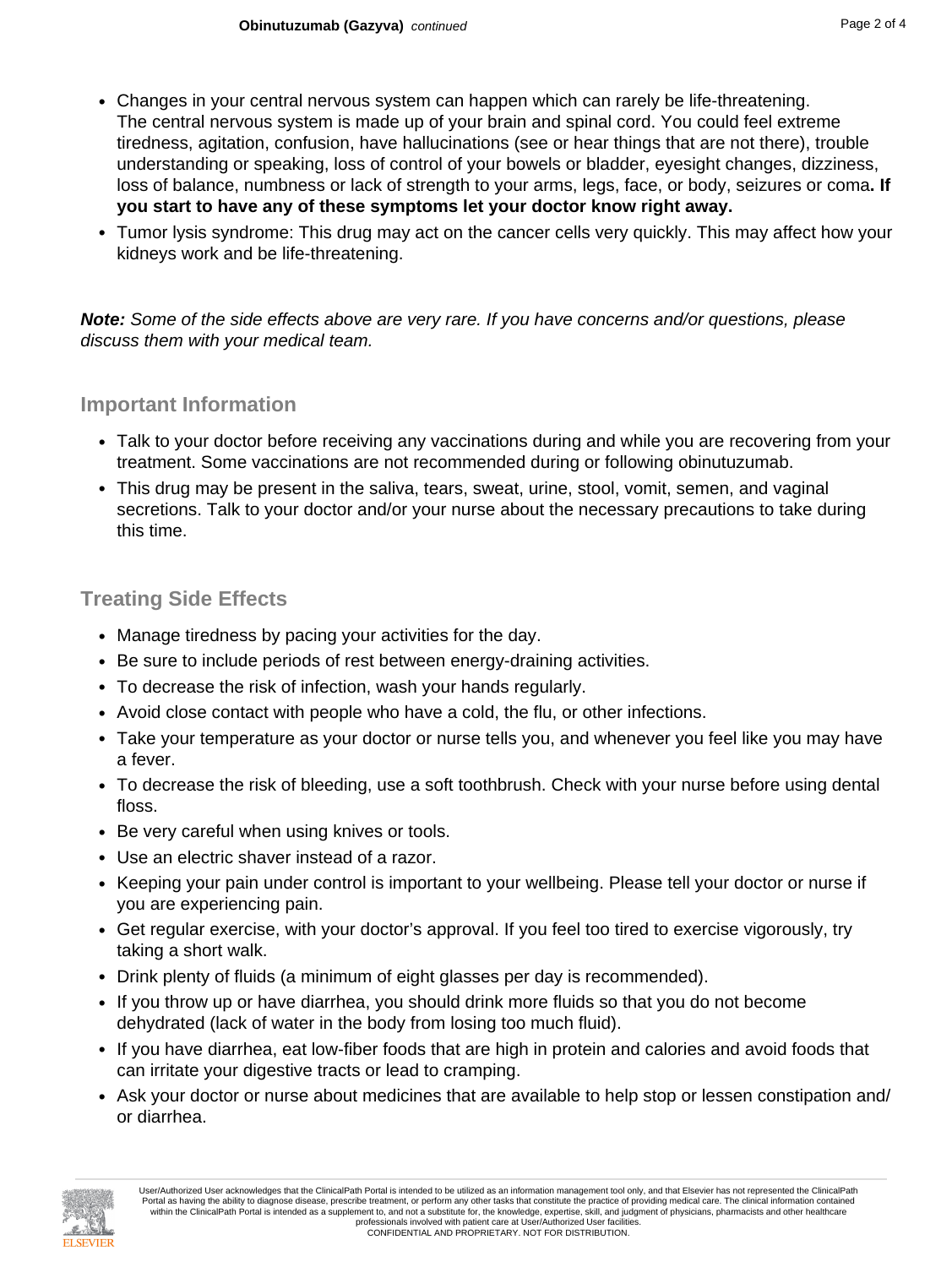- If you are not able to move your bowels, check with your doctor or nurse before you use enemas, laxatives, or suppositories.
- Infusion reactions may occur after your infusion. **If this happens, call 911 for emergency care.**

# **Food and Drug Interactions**

- There are no known interactions of obinutuzumab with food.
- Tell your doctor and pharmacist about all the prescription and over-the-counter medicines and dietary supplements (vitamins, minerals, herbs, and others) that you are taking at this time. Also, check with your doctor or pharmacist before starting any new prescription or over-the-counter medicines, or dietary supplements to make sure that there are no interactions.

# **When to Call the Doctor**

Call your doctor or nurse if you have any of these symptoms and/or any new or unusual symptoms:

- Fever of 100.4° F (38° C) or higher
- Chills
- Tiredness or weakness that interferes with your daily activities
- Feeling dizzy or lightheaded
- Loss of balance
- Easy bleeding or bruising
- Confusion and/or agitation
- Seizures. Symptoms of a seizure such as confusion, blacking out, passing out, loss of hearing or vision, blurred vision, unusual smells or tastes (such as burning rubber), trouble talking, tremors or shaking in parts or all of the body, repeated body movements, tense muscles that do not relax, and loss of control of urine and bowels. **If you or your family member suspects you are having a seizure, call 911 right away.**
- Hallucinations
- Trouble understanding or speaking
- Blurry vision or changes in your eyesight
- Numbness or lack of strength to your arms, legs, face, or body
- Wheezing and/or trouble breathing
- Coughing up yellow, green, or bloody mucus
- Diarrhea, 4 times in one day or diarrhea with lack of strength or a feeling of being dizzy
- No bowel movement in 3 days or when you feel uncomfortable.
- Pain that does not go away, or is not relieved by prescribed medicines
- Signs of tumor lysis: confusion or agitation, decreased urine, nausea/vomiting, diarrhea, muscle cramping, numbness and/or tingling, seizures.
- Signs of infusion reaction: fever or shaking chills, flushing, facial swelling, feeling dizzy, headache, trouble breathing, rash, itching, chest tightness, or chest pain. **If this happens, call 911 for emergency care.**